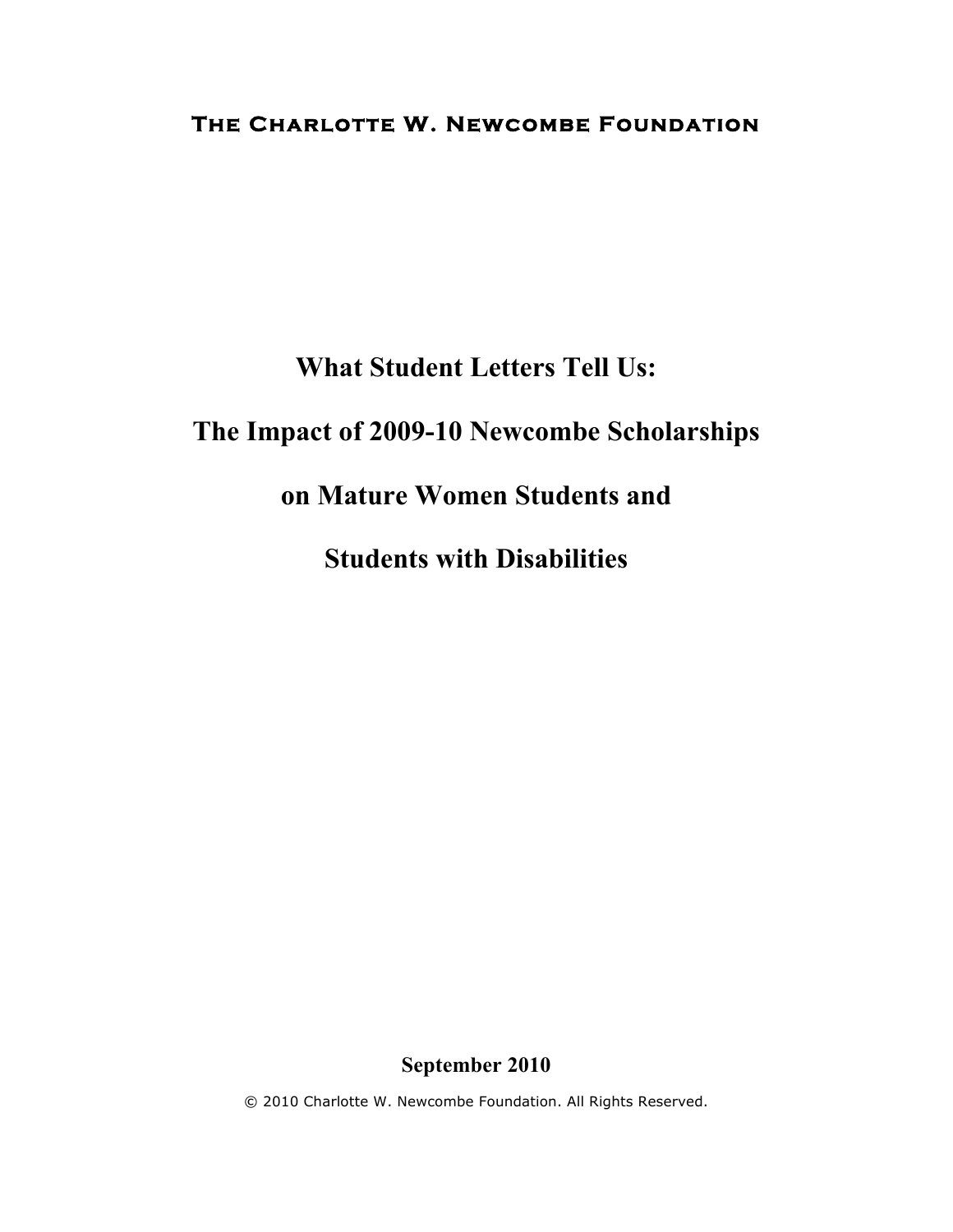# Table of Contents

|                                                                                        | Page |
|----------------------------------------------------------------------------------------|------|
|                                                                                        | 3    |
| Letters written by recipients of Scholarships for Mature Women                         | 4    |
| Letters written by recipients of Scholarships for Students with Disabilities           | 10   |
|                                                                                        | 15   |
| <i>Appendices:</i>                                                                     |      |
| Impact (by category) of Newcombe Scholarships for Mature Women                         | 16   |
| Impact (by category) of Newcombe Scholarships for Students with<br><b>Disabilities</b> | 17   |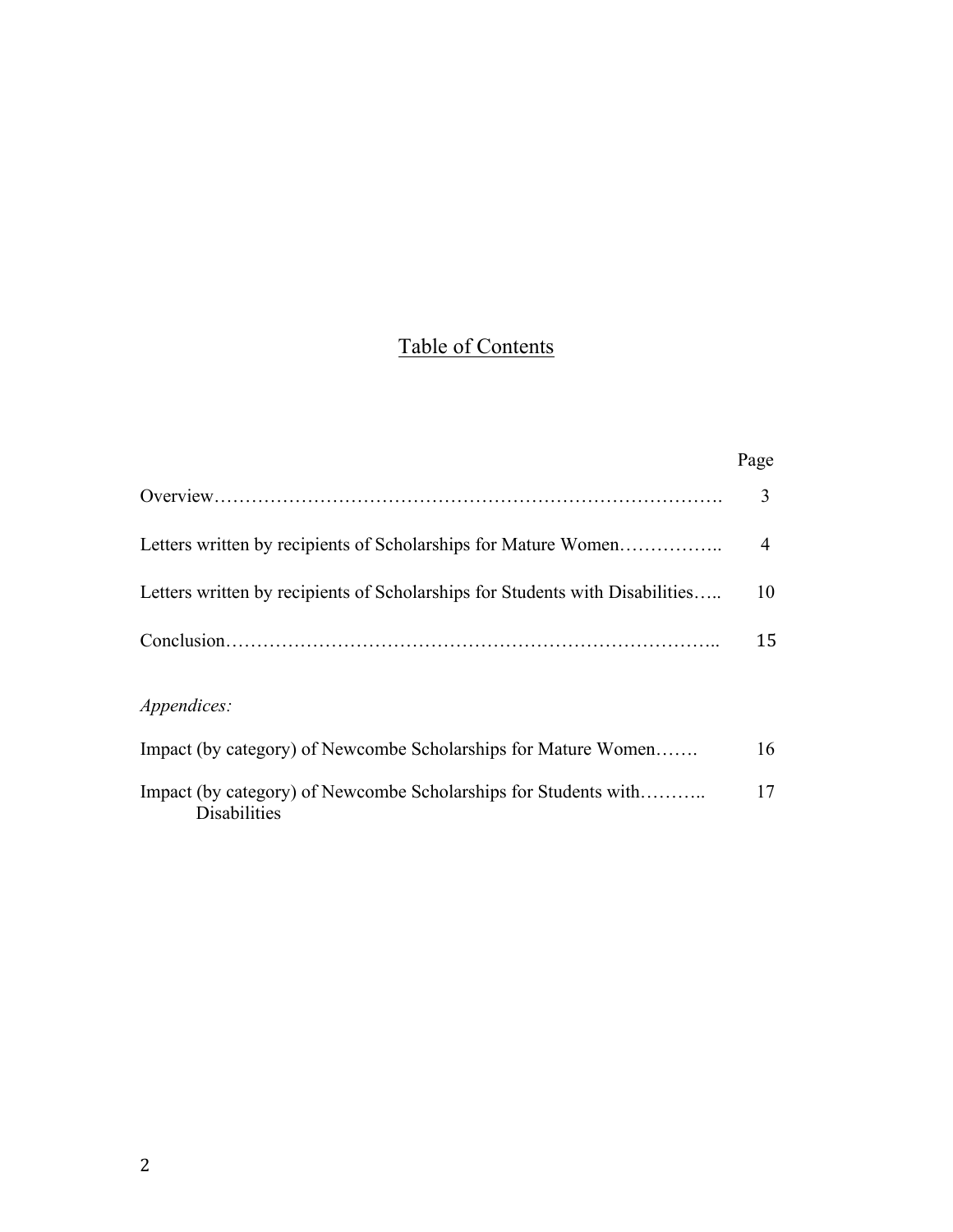### **What student letters tell us: The impact of Newcombe Scholarships on Mature Women Students and Students with Disabilities 2009-10**

#### *Overview*

Each year, hundreds of students write to the Newcombe Foundation offering individual thanks for scholarship support. Some institutions require students to write these letters but most simply encourage students to communicate with benefactors. As far as we know, the content of these letters is not written according to a prescribed text, and so can be read as representing the authentic voices of Newcombe Scholars. The huge majority of letter writers go beyond a perfunctory "thank you," sharing their stories about the challenges they face while working to complete degrees, their dreams for the future, and telling about how receipt of the Newcombe Scholarship has impacted their academic and personal lives.

We decided to undertake an in-depth study of the 377 letters received from 2009-10 scholarship recipients in the Foundation's programs for mature women students and students with disabilities, categorizing and tabulating comments from Newcombe Scholars in order to gauge the difference that receiving a Newcombe Scholarship makes in the lives of student recipients. We recognize that data from this study does not represent all Newcombe Scholars from 2009-10; only 50% of all recipients wrote to the Foundation (377 letters from 748 recipients in currently funded institutions). In addition, we recognize that the comments made by students are free expressions, without direction or in response to a survey-style question, and written without any expectation that the Foundation would be charting their words. As such, the data should be read as indicators of student gratitude rather than exact measures of the impact of the Newcombe Scholarship. Also, interpretation of recipient language while collecting this data may also be subjective. However, it is clear from the data collected that although virtually every student commented about the financial benefits provided by the scholarship, the letters contain twice as many comments about the non-financial benefits triggered by receipt of the scholarship.

Most writers speak of the multiple benefits, both financial and personal, realized from receipt of the scholarship. As a result, close to 1500 comments from the 377 student letters received were counted and categorized. The 289 letters from mature women writers include 402 comments about the financial benefits provided by the scholarship, but also contain 806 comments about the personal impact the Newcombe Scholarship has had on their lives. The eighty-eight letters from students with disabilities contain ninetynine references to different aspects of financial help provided by the scholarship, and 187 comments about the value of the scholarship in providing emotional and personal support. These findings support the idea that receipt of a Newcombe Scholarship provides much more than just money; recipients testify to increased self-confidence, greater motivation to achieve, and affirmation of educational goals.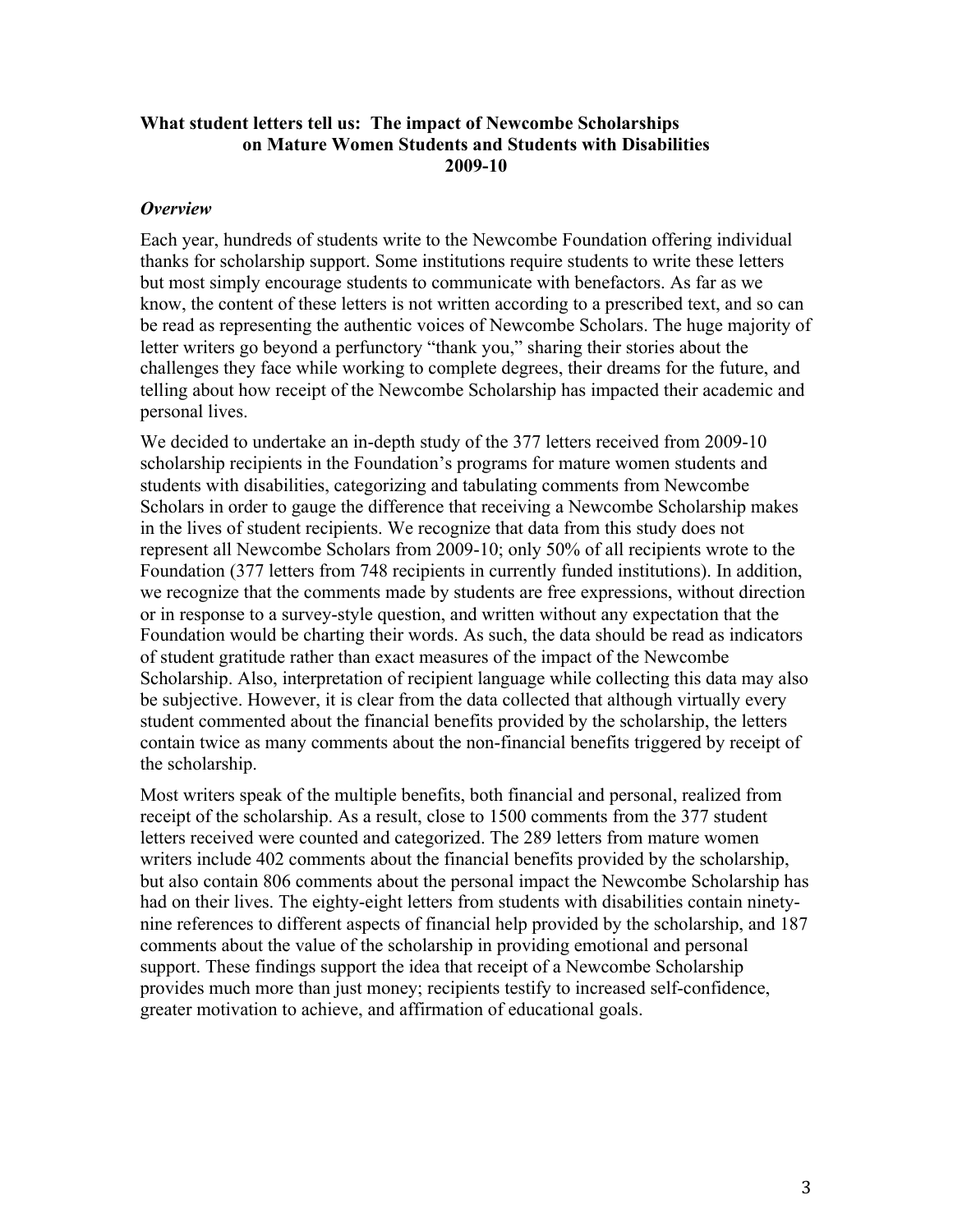#### *Letters written by recipients of Scholarships for Mature Women Students*

The Foundation received 289 letters from the 533 mature women who were awarded Newcombe Scholarships in 2009-10. Recipients who wrote to the Foundation told personal stories of lives renewed by opportunity, about hope for the future, and about how the scholarship impacted their lives and the lives of their families. No letters were received from recipients at six of the thirty active institutions and, as a result, the voices of 119 Newcombe Scholars from those colleges and universities are not represented in this study.

Two-thirds of the letters received from mature women students refer to **general tuition needs** that were met through receipt of the scholarship. Stories include those of recipients whose family circumstances make it extremely difficult to pay tuition and fees, recipients who have been laid off from or reduced to part-time in their employment, recipients who have been hindered by finances during their multi-year struggle to earn a degree, and recipients who are trying to lift themselves and their families from the limited life of poverty. Although none of the comments made by the scholars can be classified as "typical," recurrent themes appear among the letters. One student at West Chester University said,

"Thank you so much for helping me earn my college degree. As a single mother it is difficult trying to make ends meet, especially in this economic time. It can be a great challenge for women to go back to school when they have other obligations and duties required of them. Life doesn't always go as planned. I will finally graduate in December after six years of struggle, and that day means so much to me."

And, from a student at University of Maryland, Baltimore County:

"It is with gratitude that I write to thank you for the Newcombe Scholarship. I am a mother of three children and a junior at the University of Maryland, Baltimore County. Please know that the financial assistance you have given me is greatly appreciated. I work full-time and take care of my children, and your scholarship makes it possible for me to continue toward my goal of earning a degree."

In addition, one-third of the letters mention that the Newcombe Scholarship made the difference in **allowing recipients to remain in school**. Some students even found themselves ineligible for student loans or other financial support necessary to allow them to complete their final year of study. A Hunter College student said,

"I applied for the scholarship last year when I was facing an increasingly problematic financial burden from school tuition and the housing costs of living on my own in Manhattan. The scholarship came at a time when I was working two part-time jobs and considering taking a semester off from school to catch up on some of the mounting debt. The award has kept me in school."

#### From a student at La Salle University:

"Without this scholarship, I would have had to drop out of school in my senior year. I have attended school part-time for the past seven years to get to this point in my education and I was notified at the beginning of this semester that I had exhausted all my loan eligibility. My dream of earning this degree would be dead without the Newcombe Scholarship."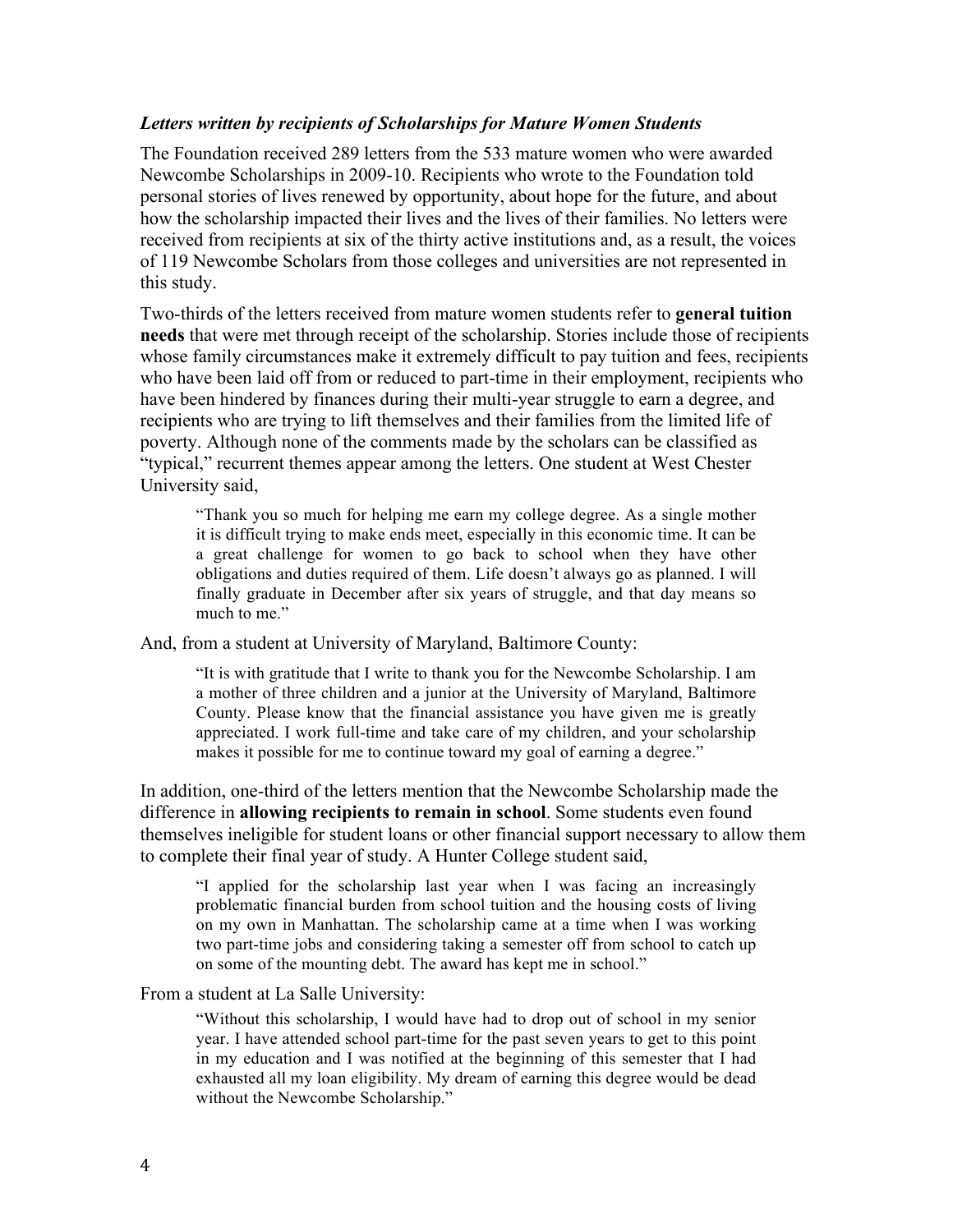Nearly 10% of the recipient letters mention that receipt of the scholarship **reduced the student's dependence on loans**. As mature women, many have family responsibilities and children who need financial support as they grow and especially as they approach college age. Reducing the amount borrowed can have a significant long-term impact on a family. One example of a comment from a Misericordia University student:

"As the mother of five children, four of whom are still at home, it is difficult to budget money for daily living expenses, much less pay for me to earn my degree. As I look forward to the future, I realize that any debt will hinder my children's future education. This scholarship allowed me to reduce the amount I had to borrow and so gave me peace of mind when thinking of my children."

In addition, reducing reliance on loans benefits mature women whose degrees qualify them for professions (such as social work, teaching, or nursing) that typically offer salaries that exceed their current earning potential, but that would not provide enough, in an entry level job, to support a family while being burdened by a large debt. As so aptly related by a La Salle University recipient,

"I am so thankful that because of the scholarship, I do not have to take out as much in loans to pay for my classes. I have been through a terrible divorce and have three children to support and the financial strain is great. I know that by becoming a nurse I will have more options for work, but I also know that it will take a while to get myself on my feet and catch up with all the debt I've already accumulated."

Since many adult women must continue to work as they pursue their degrees, this financial necessity often requires sacrificing time that scholars should spend focusing on their studies (as do traditional students) or on their families. According to nearly 15% of the Newcombe Scholars who wrote to the Foundation, receipt of the scholarship allowed them to **reduce their work hours**, providing them the opportunity to participate in internships, provide better care for their families, and indulge in focused study. As one Newcombe Scholar at Douglass Residential College of Rutgers University said,

"Your aid allows me to focus on school, on learning what will help me become what I want to be, instead of worrying about the cost of living. When I began this degree, I was working 20-35 hours a week on top of a full course load. I questioned my decision to return to school many times. My husband took the burden of supporting our family upon his shoulders and I feel guilty each time I see his tired face. With your scholarship, we have been able to reduce my student loans and he no longer has to work all the overtime he was doing, and I no longer have to work so many hours. As a result, my GPA has seen a healthy increase."

#### And another from Cedar Crest College:

"I am currently working two jobs; one full-time and one part-time to make ends meet. I am also a single mother. Receiving the scholarship from the Newcombe Foundation will allow me to cut back on my work hours and apply for an internship next semester that will give me valuable work experience that relates to my course of study. I know how important this time will be for my future and I am grateful for the opportunity."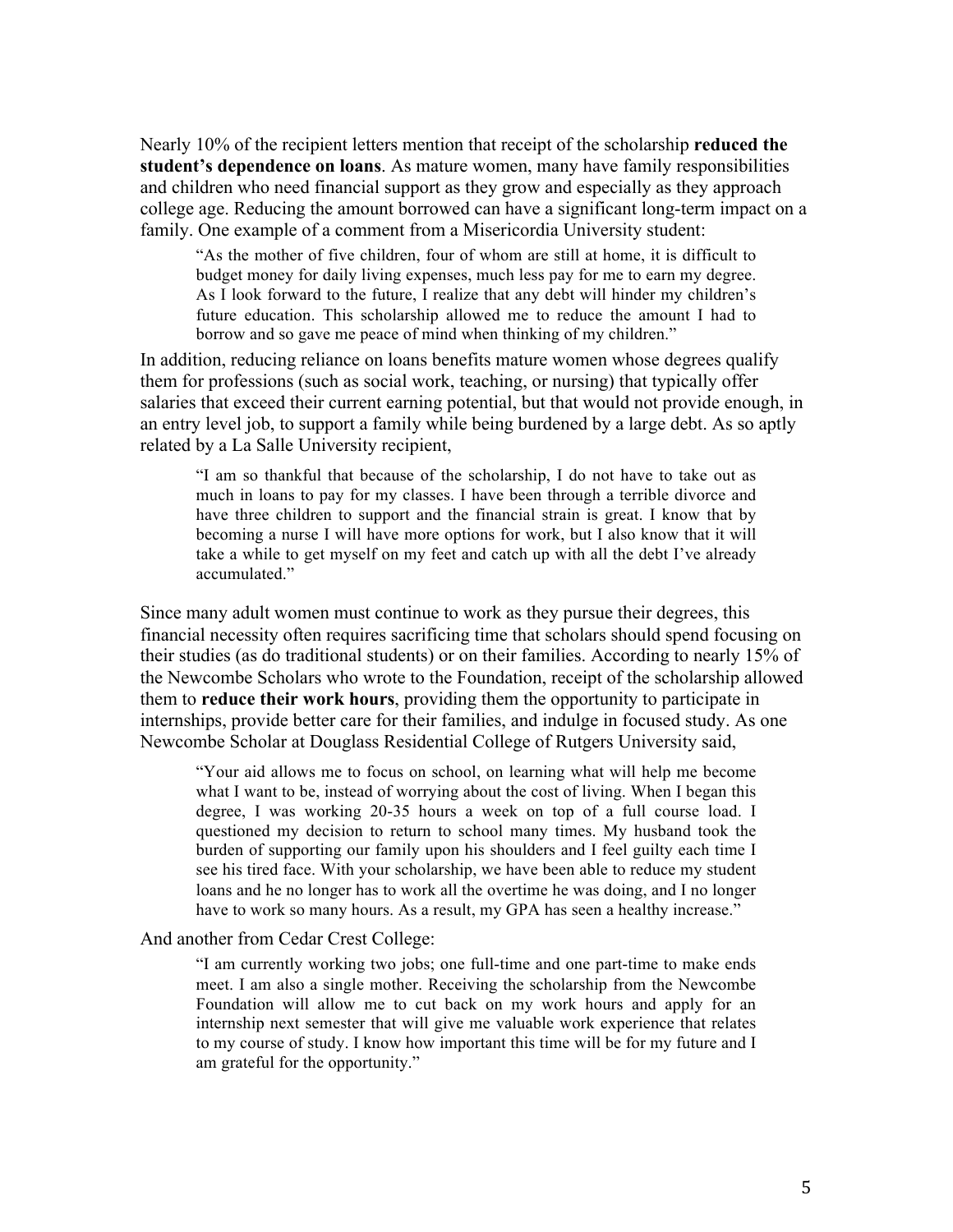An additional 11% of letter writers expressed gratitude for the **help in financing childcare, transportation, books or other necessary expenses** related to attending a college or university. Finally, about 6% of the letters identify receipt of the Newcombe Scholarship as key to helping them stay on track to graduate or move up an expected graduation date, providing enough funding to take additional courses that, without Newcombe help, would have been beyond the student's financial ability. An example of the dilemma experienced by these recipients:

"I had been out of school for four years because, even though I missed being in school, I could not afford the tuition. Finally, I was able to return but could only afford to take nine credits a year. With the Newcombe Scholarship, I matriculated for eighteen credits this year and am looking forward to graduating and celebrating this long haul. This would not have been possible if not for the generosity of your Foundation. I can now begin fulfilling my lifelong dream of becoming a teacher." (Fordham University)

Within the 289 letters written by recipients in the Scholarships for Mature Women program, there are 802 comments that refer to the personal and emotional support scholars enjoyed on receiving a Newcombe Scholarship. Nearly 54% of recipients cite the **sense of pride, encouragement, and/or affirmation** they experience that carries them forward as they worked to complete their degrees. The importance of the Foundation's faith in the academic ability, career goal, and determination of each Newcombe Scholar translates into increased enthusiasm for the educational path being navigated. Among the most common statements were those that said, "I have never gotten any recognition before and for that reason, this means so much to me." And, "Your belief in me has made me so proud of my decision to finish my degree. The knowledge that someone out there thinks I can do this makes me determined to accomplish my goal."

Other Newcombe Scholars said:

"I am so honored and grateful to have been selected to receive the prestigious Charlotte W. Newcombe Scholarship. This scholarship not only provides financial support, but the encouragement to continue my studies, no matter how difficult, is worth so much to me. This scholarship is my positive beam of light that shines over me. I want to make everyone at the Foundation proud." (Georgian Court University)

"While the funds provided by the scholarship provide some relief, this scholarship is, for me, mostly about encouragement. I am raising my children here alone, with no family around. It is so heartening to me to find people who extend a hand in support along my journey toward successful self-sufficiency. I feel renewed and encouraged, with a new determination to succeed." (University of Maryland, Baltimore County)

"I appreciate the faith the Foundation has in me as a student. It makes me very happy to know that a vital organization like yours would consider me worthy. I face many challenges, but it is so nice knowing that even at the most difficult moments I have people that believe in me." (Gwynedd-Mercy College)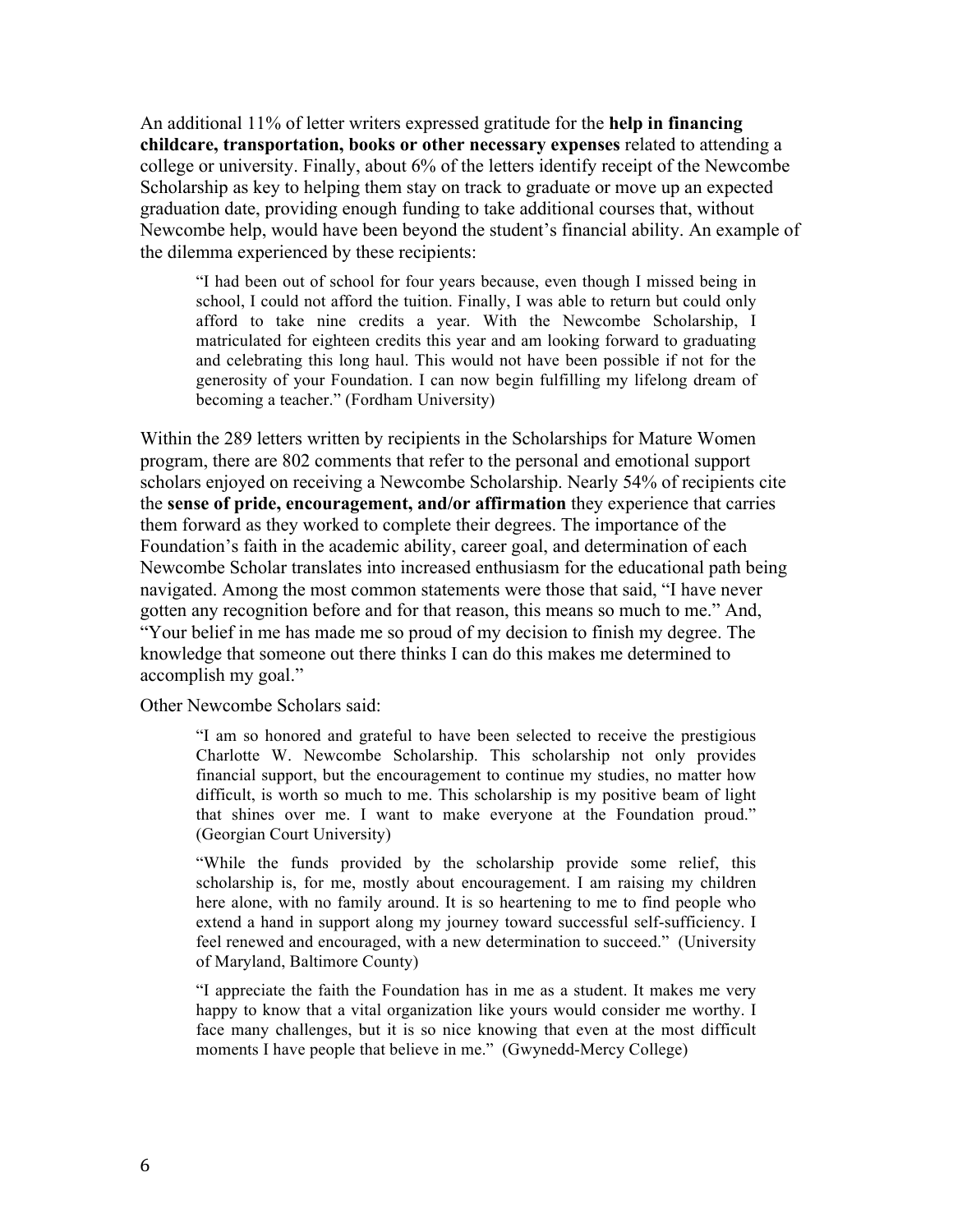The Newcombe Scholarship is also valued among recipients for its **recognition of academic accomplishments**. Comments from over 30% of these letters reflect pride in achievement and growing self-confidence on receiving the scholarship and cite increased understanding of the connection between academic performance and ambitions for the future. For many mature women, finding academic success has been difficult, given the years many have been out of school, and given the time-consuming distraction of family and work. A large number (12%) also refer to the **recognition of their hard work** by family members who supported the scholars through the process of returning to school. Among those who are the first in their families to go to college, academic accomplishments offer encouragement and hope to other members of their families. A representative excerpt reads:

"Receiving this scholarship has been not only a recognition of my academic performance but also a testimony to what can be accomplished through hard work and perseverance. I am a single mother trying to balance it all and although this has been truly difficult, working to finish my degree has been the most rewarding experience of my life. I know that through hard work and determination, anyone can reach a dream." (Misericordia University)

Another scholar said,

"I just graduated Magna Cum Laude from Rider University. My entire family came to see this momentous event. It made me so proud to be the first person in my family to receive a bachelor's degree. This was a long and rough journey for me but being awarded the scholarship made me think that I could do it. It feels so good to make my family proud."

Over 25% of the letters received by the Foundation indicate that receipt of the Newcombe Scholarship **provided incentive to complete degrees**, and over 25% give credit to Newcombe Scholarships **for improved academic performance**. Since many mature women are attending college for the first time and others are returning to campuses after a long absence, it is not uncommon to hear a Newcombe Scholar speak of fear, uncertainty, and lack of self-confidence as she engages in this new endeavor. Many mature women struggle to achieve the level of success of their younger counterparts and few accolades come their way. The Newcombe Scholarship offers affirmation of purpose and worth, as well as a tangible incentive. The most common comments from recipients refer to the "honor" of receiving the scholarship and express commitments such as, "I will make the Foundation proud." Some additional comments:

"This is a tremendous honor for me and has made me all the more determined to finish my undergraduate education, something that at one point in my life I did not believe I could accomplish." (Rider University)

"This is the first time I have been awarded such a scholarship. I feel awed, validated, and responsible for ensuring that I make the very most of my educational opportunities, so as to properly steward the honor you have given to me." (Hunter College)

"I see this scholarship as an obligation to perform and ultimately succeed. As someone with life experience and maturity, I can assure you that I will apply myself to my coursework with the same dedication my future career will require.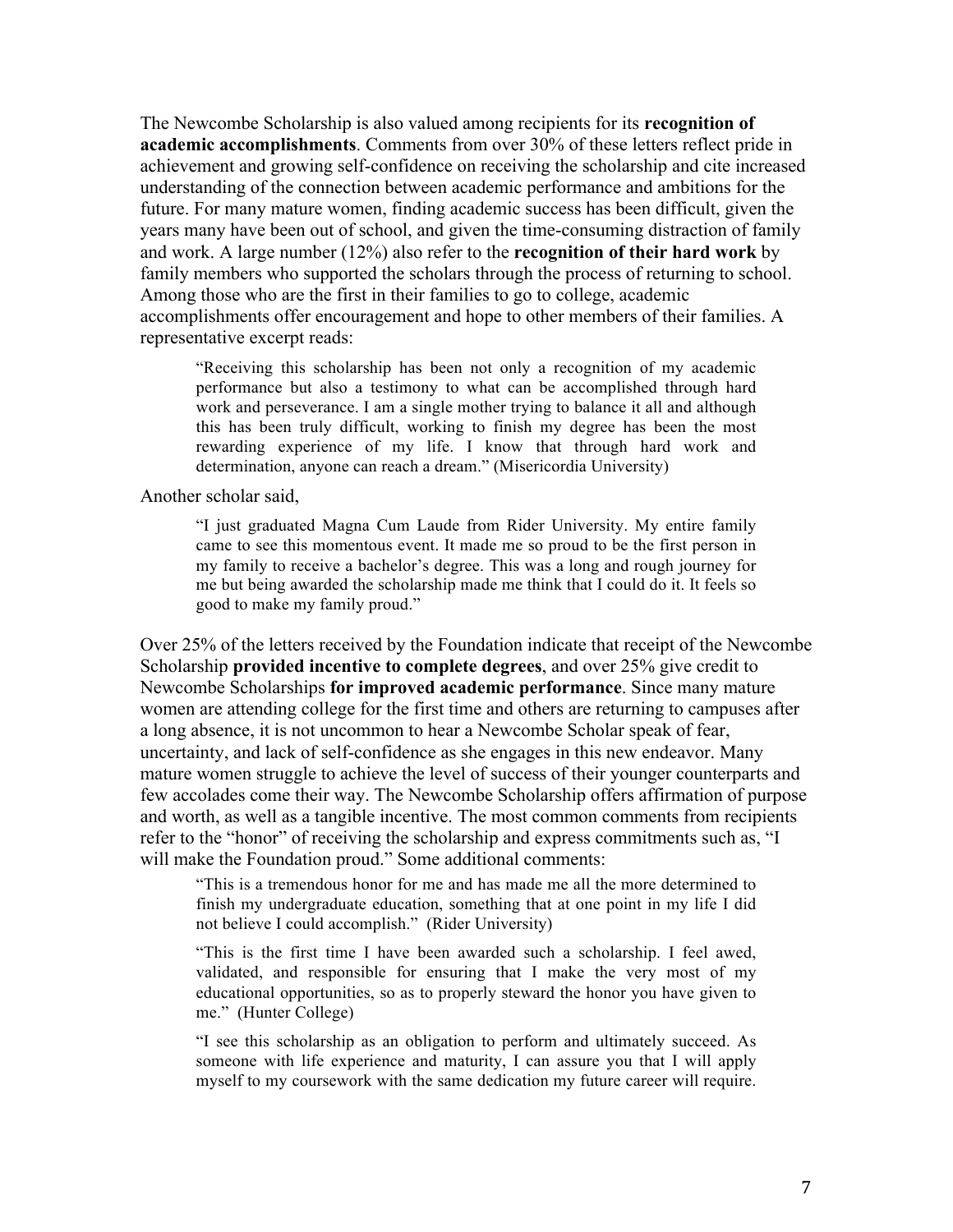The investment you have made in me will not be forgotten." (Fordham University)

"As an older, returning student, I did not know exactly what to expect when I made the decision to return to school, though I knew there would be challenges to face. The support and encouragement of the Newcombe Foundation has given me increased confidence to surmount all obstacles. Our first week of classes just ended – I can honestly say that I find myself walking a little taller around campus with the knowledge that my academic efforts have been recognized." (Columbia University)

More than 50% of Newcombe letter writers comment that receipt of the scholarship helped **reduce stress** caused by difficult family or employment circumstances. Although many of these concerns are rooted in limited finances, the psychological impact of dealing with ongoing difficulties can negatively affect academic success. Within this group are single mothers struggling to meet the needs of their children while advancing their own careers, as well as women who have been laid off, are stricken by illness, or who have become family caretakers. Because of the Newcombe Scholarship, comments from these letters claim that the reduction in stress has lifted their spirits, allowing for a healthier, more focused personal and academic experience. For example:

"This scholarship has been a godsend. I was extremely stressed out and worried about how I would stay in school and finish my education, which has been a dream of mine for years. My husband was laid off from his job and I work two part-time jobs. In addition, I care for my mother who has Alzheimer's disease. The scholarship will allow me to focus on what needs to be done." (La Salle University)

"I am currently without full-time employment due to a layoff. Although this lifechanging event gave me the chance that I needed to go to school full-time, it has left me with some challenging financial concerns. Your generosity has given me peace of mind that my courses are paid for this semester. I cannot thank you enough." (Rider University)

To many letter writers, the opportunity to be **a role model for children** is very important. Over 20% commented that receipt of a Newcombe Scholarship has not only motivated them to become exemplary students, but has sent a message to their children about the importance of succeeding academically. These recipients invite their children to join them in studying and encourage them to earn a college degree in the future. Many of these Newcombe Scholars are first-generation college students themselves; they are realizing the power of education for the first time, and understanding the significant impact a role model can have in the life of a child.

Some sample quotes:

"I have always tried to teach my children through example. Samantha and Quinn are now in ninth and tenth grades and this is really true since I started my college career. They observe me studying diligently and earning high grades while still being responsible for many of life's duties. I believe that my education will not only help me but will encourage my children to know that all things can be accomplished if you work hard enough." (Georgian Court University)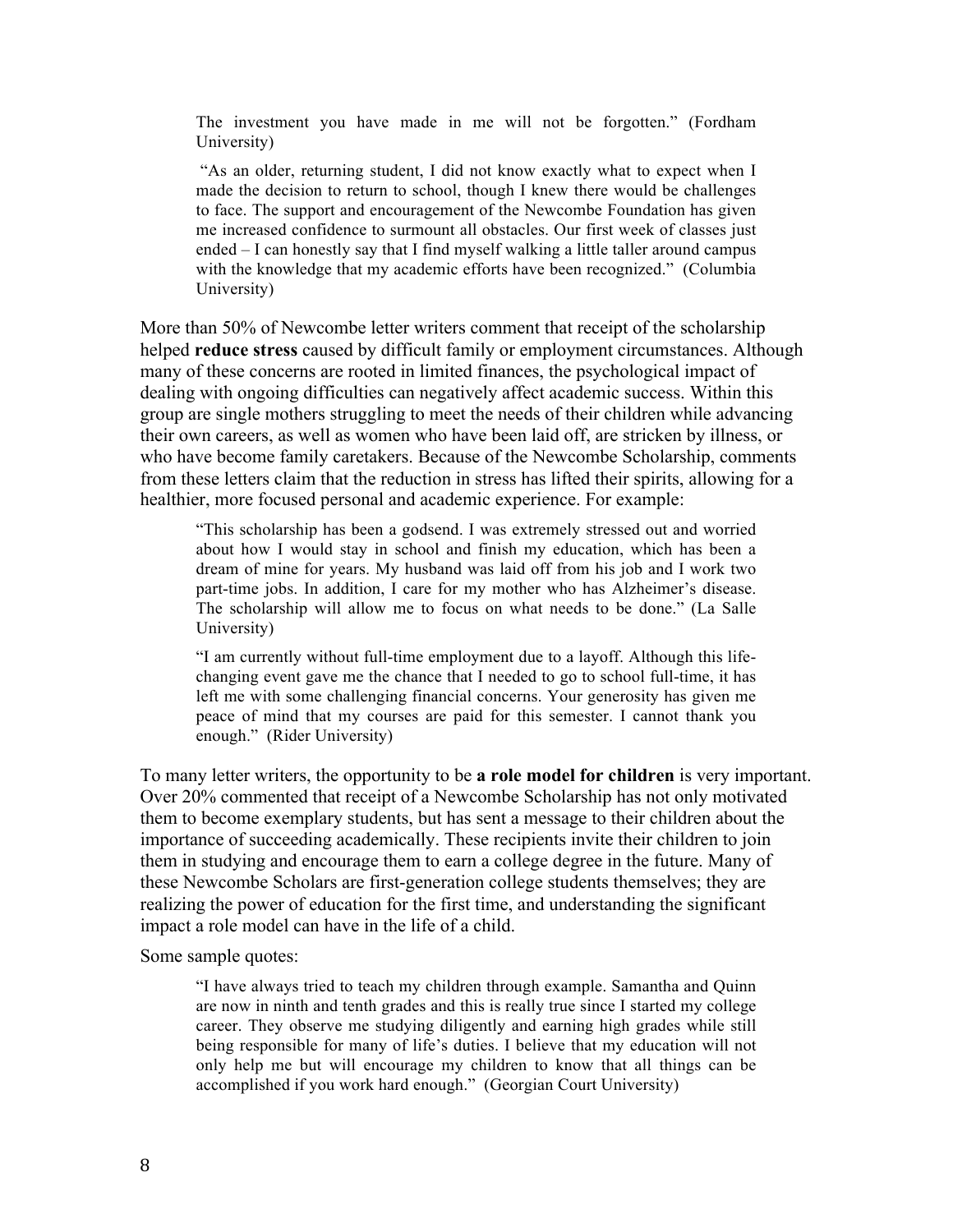"When things get tough and I talk about quitting school, my children are the ones who encourage me to go on and that things will be better soon. Without them, I would not have made it this far. Because I involved them in my college experience from the start, they now understand the importance of getting an education." (La Salle University)

"My daughter tells me that I'm her inspiration and her hero because I received Dean's List honors and am able to balance school as well as home and work. She has written a paper about me for school. This brings tears to my eyes. I know I not only have to earn my degree for myself, but for my children and my husband." (Misericordia University)

According to over 27% of Newcombe Scholars who wrote to the Foundation, the scholarship **provided an incentive to "give back,"** to get involved in their communities, and to assume the mission of making life better for others. Inspired by Mrs. Newcombe's story and in gratitude for the gift made to them, these scholars appreciate their good fortune in being made part of the Newcombe family and want to be generous in turn. Some examples of statements made by scholars:

"This scholarship will allow me to move forward with peace of mind and a deep sense of support. This invaluable asset will help to ensure personal success and growth as well as provide the inspiration for humanitarian service in the years to come." (American University)

"In whatever I do, I will persevere with an even greater determination knowing that the light of inspiration that Mrs. Newcombe carried in her life has fueled my flame of making changes in the lives of those less fortunate throughout the world." (Kean University)

"Your generosity exemplifies the value of giving to others who may be less fortunate. I realize the importance of reciprocating such a good deed and I will work diligently in order to make a difference in the lives of young women." (West Chester University)

Finally, over 25% of all letters received expressed delight that receipt of the Newcombe Scholarship was instrumental in **fulfilling a lifelong dream** of earning a college degree. Use of the phrase, "dream come true," reverberated through these letters, suggesting that earning a degree was an accomplishment that lived only in their imaginations until Newcombe Foundation support helped make it real. For example:

"I have dreamed of attending college ever since I was young and now that I have been named as one of the recipients of the Charlotte W. Newcombe Scholarships, my dream has become a reality." (La Salle University)

"It was wonderful to receive this scholarship that celebrates those of us with a bit of life experience. I want to earn a degree to work with people with autism. This has been a dream of mine for years. Many thanks for supporting the dreams of those that hope to make a difference in the world." (Hunter College)

"It is and always has been my goal to turn this dream of receiving my degree into an accomplishment." (Towson University)

*(See appendix on page 16 for more details.)*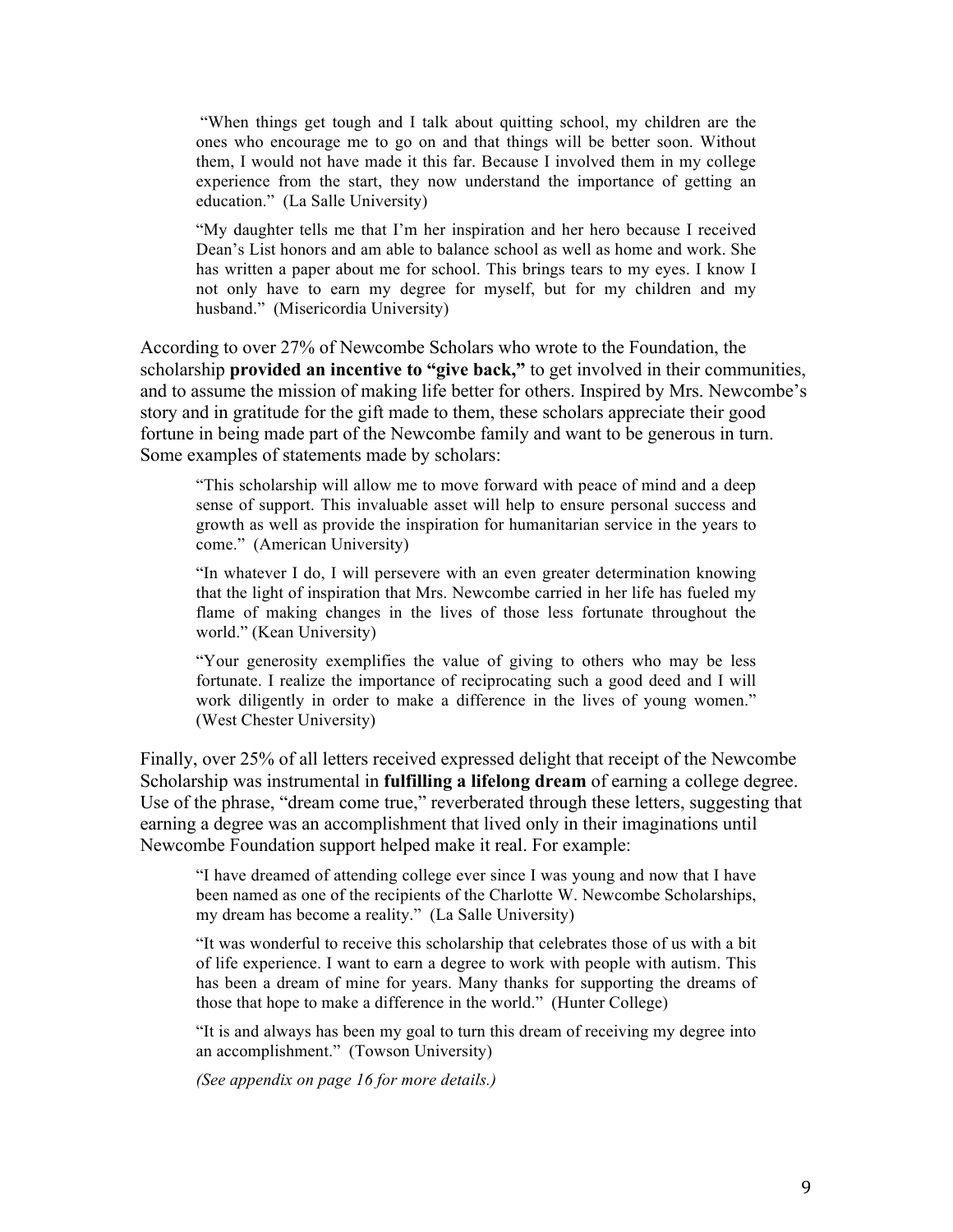### *Letters written by recipients of Scholarships for Students with Disabilities*

Of the 215 students who received scholarships in the Students with Disabilities program, eighty-eight addressed the Foundation with a written letter or note expressing gratitude and sharing their stories. No letters were received from two of the eight active institutions in the SWD program in 2009-10. As a result, a significant portion (27%) of scholarship recipients is not represented in this analysis. We are working to remedy this in the future.

Typically, letters from students with disabilities are often less fluent, less extensive, and less personal than those from mature women students. This may be attributed to the disabilities suffered by many of the students, to the fact that many of these recipients are male, or to the more specific and practical nature of some of their scholarships. (If, for example, a Support Scholarship was awarded for purchasing software or another assistive tool, thanks may be offered simply for the purchase of the item.) Since the Newcombe Scholarships for Students with Disabilities can be awarded as either a general cost-ofattendance scholarship (Newcombe Tuition Scholarship) or as a Newcombe Support Scholarship, letters contain comments about the financial impact of the type of scholarship received.

Letter writers included ninety-nine references to several financial benefits realized on receipt of the Newcombe Scholarship. Over 50% made specific reference to the financial support supplied by the scholarship in **helping to pay for tuition, fees and other necessary expenses**. Some scholars tell stories of financial challenges originating in their disabilities (such as inability to work to help pay for tuition). Some have parents who have limited financial means and who have struggled for many years to accommodate their special needs. Others are independent and grateful for the Foundation's help in providing the resources necessary to allow them to strive towards a college degree. For most disabled students, as with mature women, the scholarship provides multiple benefits. Some sample comments:

"I have been very hard hit by the recession but I can breathe a little easier now that I know I can afford tuition and will have access to a tutor who will help me with any academic difficulties I encounter. As a disabled student, I cannot adequately express the value of your assistance." (Temple University)

"I am so grateful for this tuition aid. I am excited to say that I am now able to afford the summer class that I needed to take with the help of this money. Paying for my education is one of the biggest stress inducing problems I have since starting college." (Penn State)

"I am so grateful for the financial support. I am working hard and trying to support myself but this is difficult because I am deaf. I am financing my education with loans and help from charitable foundations such as yours." (LIU)

"After my right leg was amputated, I wondered exactly how I would be able to finish my degree and graduate. I had been supporting myself by working in landscaping. With the help of your Foundation and Penn State's disability services, I can and will graduate." (Penn State)

Many letter writers (11%) expressed gratitude for the financial assistance that allowed them to **stay in school,** avoiding being forced to drop out due to insufficient funds. Without the ability to get a job to supplement income, and with the increasing cost of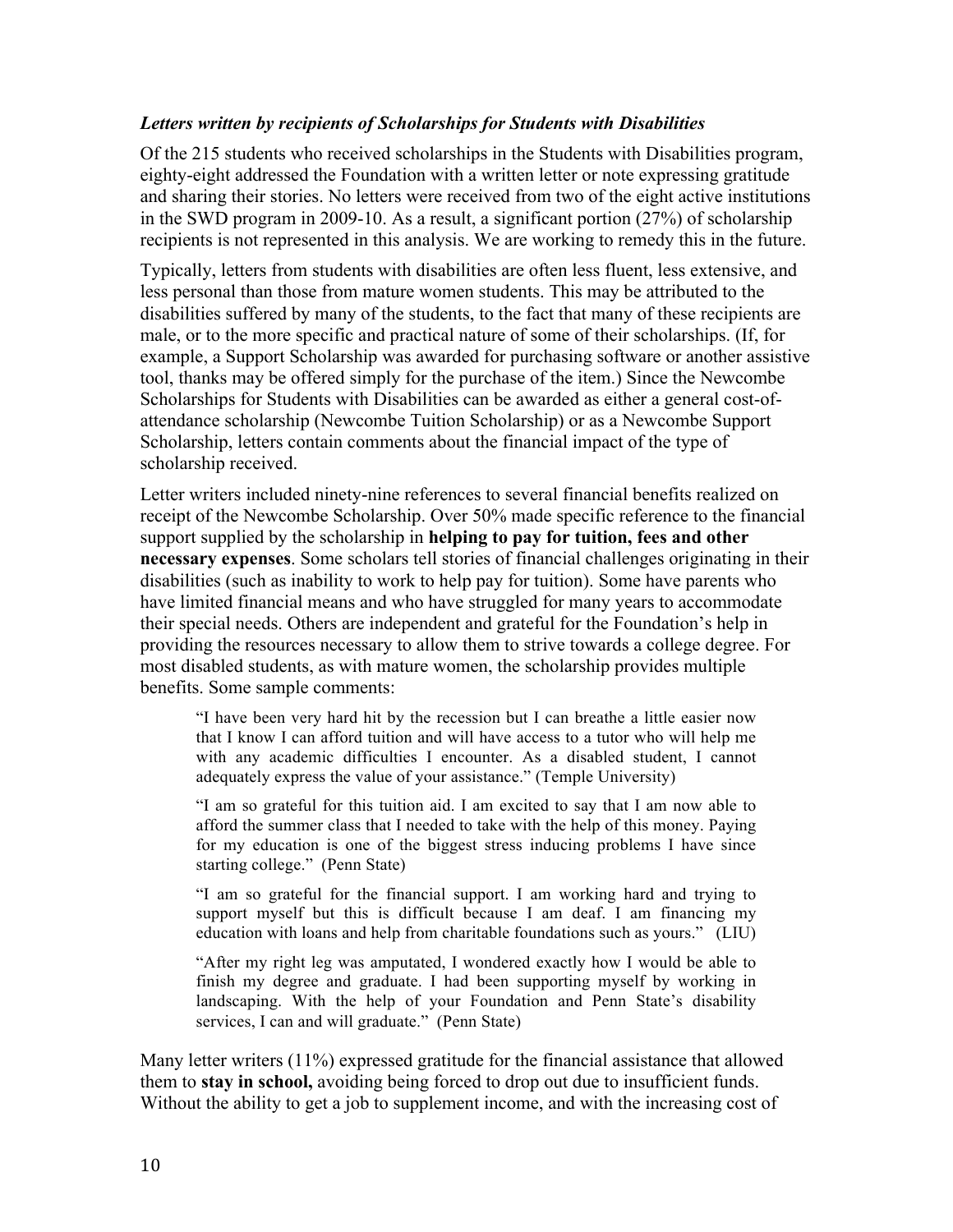special services necessary for daily life, the financial burden of seeking higher education can be devastating to students, especially in this economic climate. In addition, 8% of recipients give credit to the Newcombe Scholarship for allowing them to focus on their academic work or their health issues rather than financial concerns.

A few sample comments:

"My family, like many others, has been really devastated by the economic downturn in the economy. Without the help offered by your Foundation, I would have been unable to finish my degree. I will always be indebted to you." (Temple University)

"This Scholarship means so much to me and is the difference between affording an education and pursuing my dreams and interests and the other undesirable, unthinkable alternative of not being here because I simply cannot afford it." (Temple University)

"I have had many family and personal emergencies in the last few months but I have been able to deal with them, partially because of your Scholarship. My worries are less thanks to your generosity. I can focus on other things like maintaining my family, my health, and my grades." (Brooklyn College)

**Newcombe Support Scholarships** offer aid to students whose success as college students depends upon special assistance in the form of assistive technology, tutoring, internships and other disability related expenses that go beyond what must be supplied by the institution. Forty-two percent of the letter writers mention the significance of this scholarship support, citing such things as purchasing electronic aids that help with coursework, participating in internships that advance their employment readiness, using tutors who translate routine course material into information accessible to a disabled student, and purchasing necessary personal equipment, like "a new set of ear molds for my hearing aids." Some sample comments:

"I have been granted a 10 week internship with the National Oceanic and Atmospheric Administration. I am studying mechanical engineering and this internship will be a great experience for me now and after college. The Newcombe Scholarship allowed me to take this internship, providing enough money for my first month's rent, a suit that I need to wear, and some food and gas money. I could not have done this without your help." (Temple University)

"As a result of this Foundation's financial assistance, I was able to hire a typist to transcribe several interviews that I conducted for my master's thesis in urban studies. As I have Duchenne muscular dystrophy, I have practically no use of my hands, so there is no way that I could have performed such a task on my own." (Temple University)

"The Newcombe Scholarship has provided money that can be used on my eyes and ears, without which I would be unable to function well in class. This includes fees for hearing aid repairs, one of which can cost a few hundred dollars. I was also able to buy a handheld telescope that allows me to see blackboards better. Finally, it helped me buy books, which are quite expensive but necessary for my success." (Brooklyn College)

The 187 comments made by letter writers about the personal and emotional support experienced on receipt of the scholarship provide additional insight into the auxiliary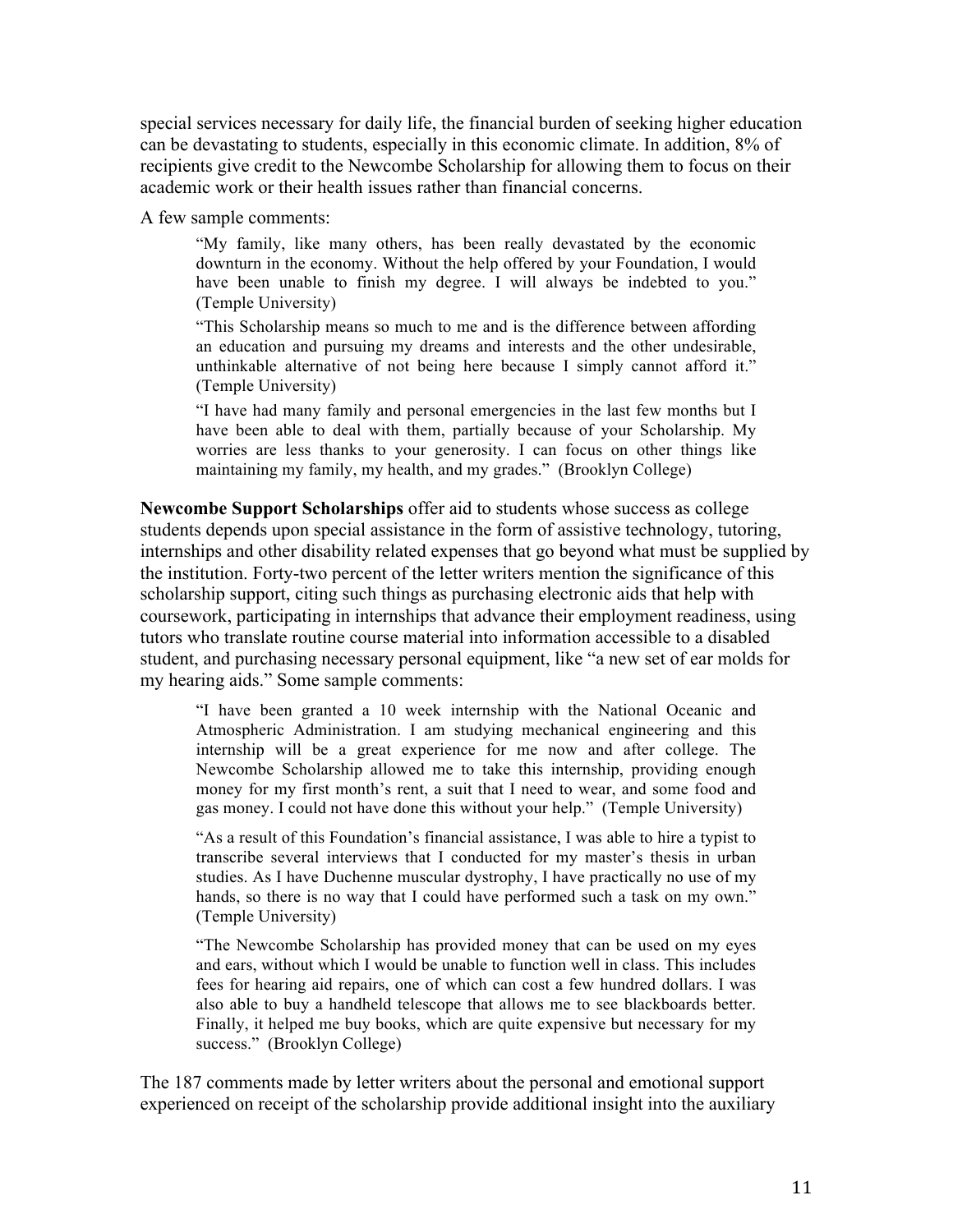benefits triggered by the financial award. Forty-two percent of letter writers claim an increased **sense of achievement** that provides them with the **incentive to do well.** Newcombe Scholars are introduced to the mission of the Foundation and Mrs. Newcombe's life through distribution of the Foundation's brochure, and, judging by the numerous comments made about "honoring Mrs. Newcombe's legacy," are motivated by the standards established by scholarship criteria. This idea is expressed in the following excerpts from student letters:

"It is apparent that Mrs. Newcombe valued higher education. I, also, have a thirst for knowledge that has helped me throughout my college career. Although this has been very difficult and stressful for me, especially because of my disability, receipt of the Scholarship will help me make it through. I hope to honor Mrs. Newcombe's legacy." (Temple University)

"Over the period of time that I received a Newcombe Scholarship, my GPA has improved. I continue to be motivated to work hard and I am very happy." (LIU)

"I am so honored to represent Mrs. Newcombe at Penn State. I promise to give school my best efforts both academically and socially while continuing to be the kind of person who is deserving of such an honor. Education is a powerful tool, and a means to turning a disability into many abilities. I will make the Foundation proud." (Penn State)

"After my battle with cancer, I knew that there was a lot more that I wanted to accomplish in life. This scholarship helps to give me reassurance that I am on the right track." (Penn State)

In addition, 27% of letter writers feel more **confident in their ability to complete their degrees** upon receiving a Newcombe Scholarship, citing the faith expressed in them by the Newcombe Foundation and the staff at their universities as a morale booster. Almost as many scholars, or nearly 23%, comment that receipt of the Newcombe Scholarship provides affirmation that individuals with disabilities are **capable of accomplishing** a high level of education. In addition, 33% **feel honored** to receive the scholarship, indicating the importance that this award plays in supporting the aspirations of these students, many of whom are not accustomed to receiving honors. Stories of struggles, both physical and academic, ranging in intensity from despair to discomfort, are prevalent in the letters received from these students, with few indications of prior recognition of their efforts. In the words of the students:

"Because of the overwhelming level of my disability, it is very expensive for me to attend college. Life is very difficult for me every day, so it means a lot to me when someone notices. I would not have this opportunity without someone like you offering support." (Edinboro University)

"One of the most important aspects of this scholarship is that it recognizes excellence in light of conditions, be they mental or physical, which for the most part have been a hindrance to many lives. This encourages students to go forth and not be limited by a handicap. This Scholarship made me realize my full potential as a student." (Penn State)

"I am truly grateful to the Newcombe Foundation for standing with me and for your support through the years as I worked for academic success. Your support gave me the courage to go on." (Temple University)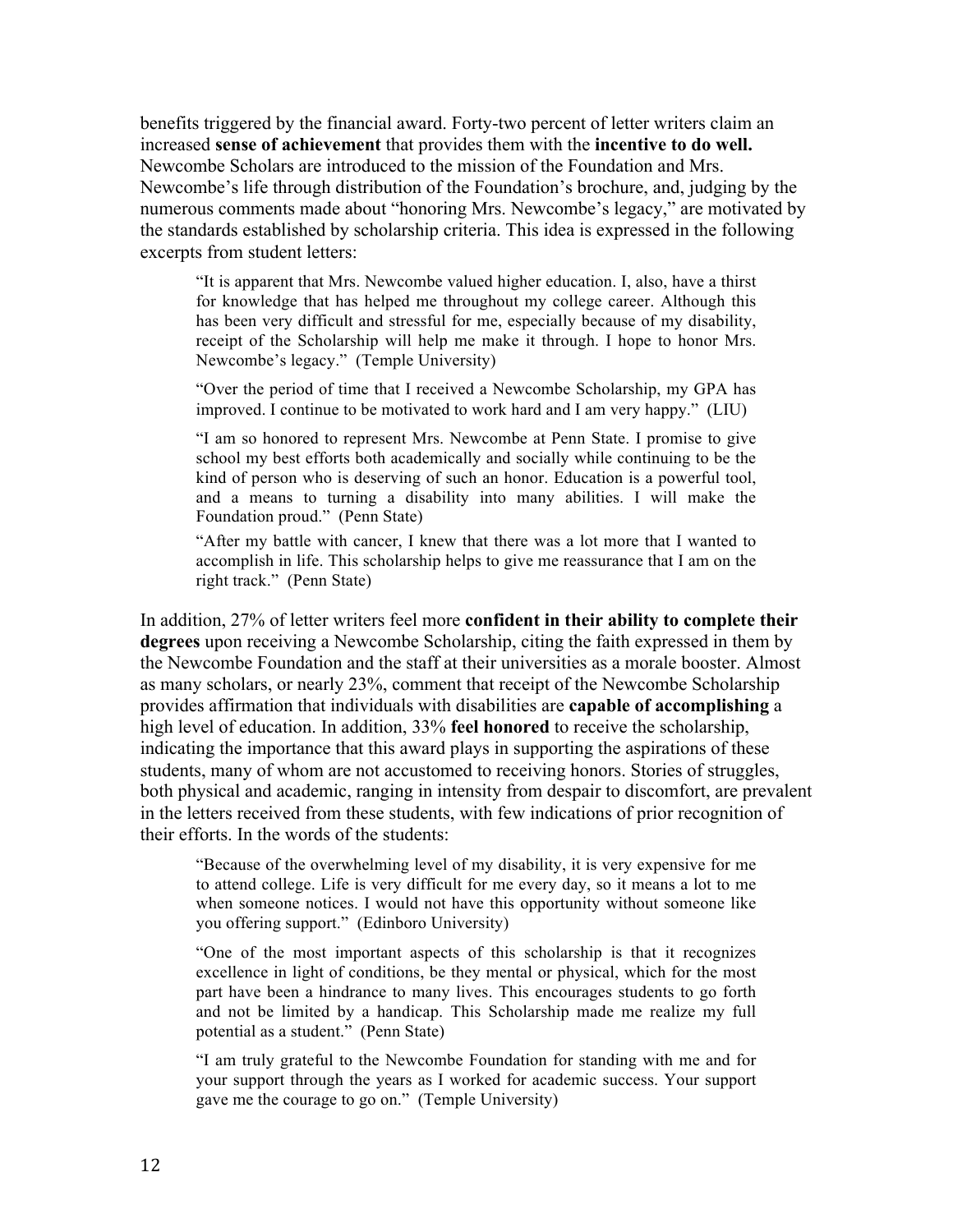"To be chosen to receive this Scholarship not only means that I can further my education to better my abilities for my career, but gives me more confidence that I can fulfill my academic calling." (Brooklyn College)

Among recipients of Newcombe Scholarships who wrote to the Foundation, 11% comment that receipt of the scholarship encouraged them to "**give back**," to work to make their communities a better place and to contribute to the success of others. Several claim that their goal is to follow the example set by Mrs. Newcombe, offering generously of their abilities and resources to others. Student recipients clearly see the scholarship as a valued gift that has offered them the opportunity to give to others, to "pay it forward." Some quotes from student letters:

"I would like to think that I share Mrs. Newcombe's dedication to leaving this world a better place than she found it. I intend to donate the proceeds from a book that I have written to an organization that helps those with muscular dystrophy." (Temple University)

"I promise that I will work very hard to impact the world. Your generosity inspires me to continue my volunteer work, to help others, and to give back to the community in the spirit of Mrs. Newcombe's legacy. I hope one day I will be able to help students achieve their goals as you have helped me." (Temple University)

Another 11% of letter writers use the word **"dream"** in thanking the Foundation for the scholarship support. "You've made my dream of attending college come true" is a common expression. These comments seem to go beyond the practical and touch the deepest aspirations of students, creating reality out of what was once thought to be impossible for individuals with disabilities. Students who write these words seem to use them sincerely and often refer to years of disappointment and discouragement, falling prey to the limits of their disabilities. A few students said:

"Being an adult student with multi-physical disabilities is extremely challenging. Thanks to the Scholarship, I have the support to complete my dream of earning a college degree." (LIU)

"When I received my scholarship letter in the mail I was overjoyed. When I presented it to my mother, she cried. I have been struggling with a disease all my life and I never thought I could get a college degree, much less a scholarship. This Scholarship has encouraged me to work hard and to reach for my dream of having a college degree that will lead to a fulfilling career." (Penn State)

A significant number of student writers (over 20%) state that one of their goals for the future is to find a career or volunteer organization through which they can **help other individuals with disabilities** similar to their own. Quite a few speak about becoming counselors or therapists, using their personal experience as a resource for helping others deal with issues related to disabilities; some also mention offering themselves to organizations that have helped them cope with their disabilities along the way. Receipt of the Newcombe Scholarship, according to the comments within the letters received, has triggered altruism and generosity among these recipients, allowing many to identify themselves as individuals who have something of value to give, changing from being needy to being needed. Some relevant quotes from student letters: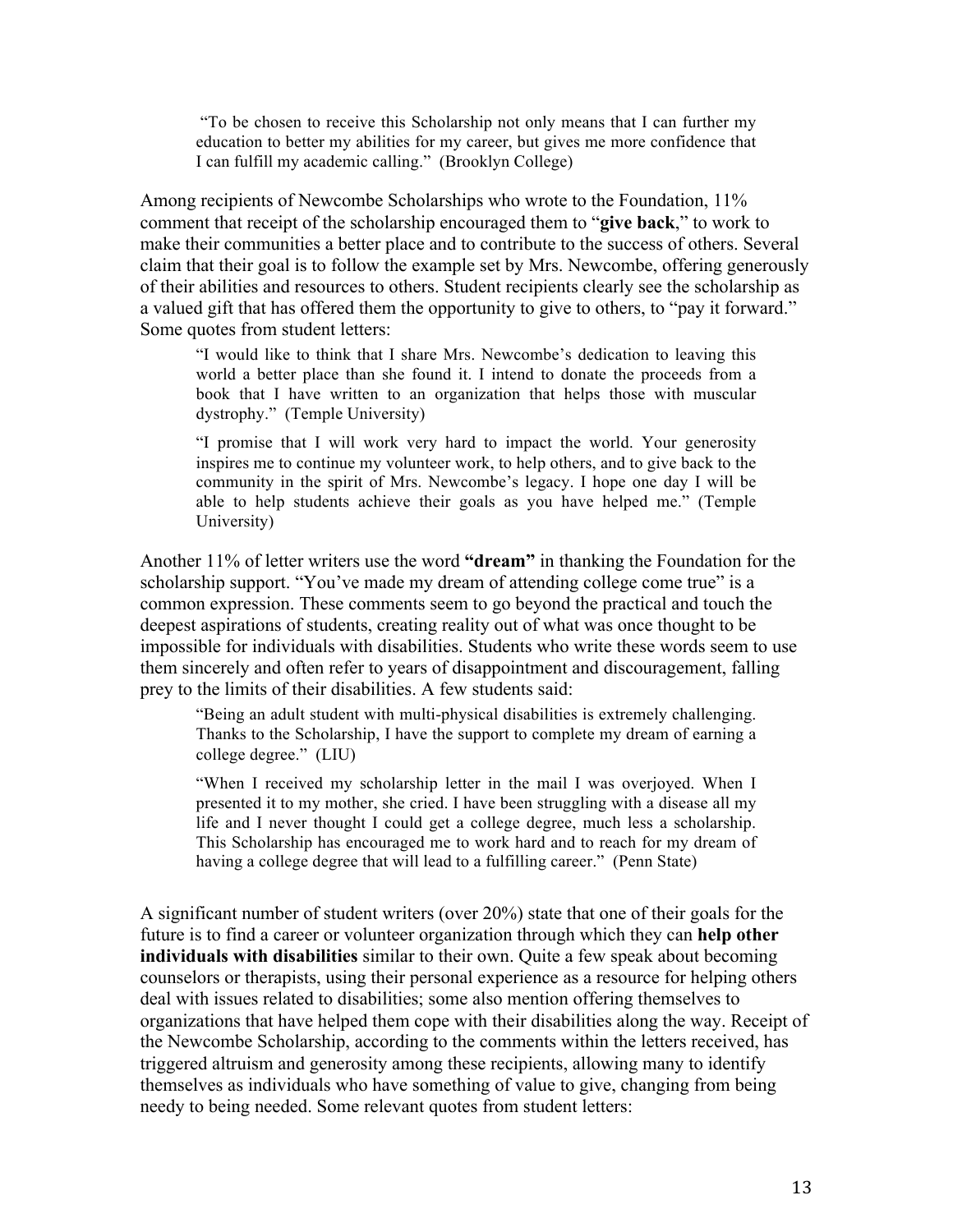"I suffered a brain injury that resulted in serious and ongoing learning disabilities. Because I never stopped pushing myself, I enrolled at Temple University and I will graduate next fall. Because I was lucky enough to complete my schooling, I plan to dedicate the rest of my life to others who have suffered brain injuries." (Temple University)

"My goal in life is to become a counselor and to work with survivors of traumatic brain injuries. I know what it's like to struggle with this issue and I want to share what I've learned with other victims of this injury." (Edinboro University)

"So many people have helped me along the way. I want to use my education to return that gift to others who have challenges in life." (Edinboro University)

"I would like to become a school counselor, working with children with disabilities. Being able to give back what was freely given to me would be so rewarding. I believe that by living the life of a student with a disability I can understand the needs of other children faced with the same challenges. I feel that everyone should be given the chance to reach for the stars." (Penn State)

Finally, over 44% of letter writers expressed gratitude for the assistance the Newcombe Scholarship has provided them in their **quest for a fulfilling career**. Although many scholars recognize the obstacles they face, from taking longer than four years to complete a degree to finding an employer who will hire them and accommodate their special needs, there is a hopeful determination and enthusiasm within these letters for eventually finding meaningful employment and a fulfilling career. Although many of the mature women scholars who wrote to the Foundation refer to their career aspirations as a means of lifting themselves and their families financially, students with disabilities are more likely to connect their struggle for higher education to a career that will provide them great personal satisfaction. Quotes from student letters say:

"I have always loved animals. It has always been my aspiration to become a veterinarian. I plan to graduate with a degree in biology and then fulfill my dream and continue my education. I would like to show that with effort, everything is possible. Thank you for believing in me." (Brooklyn College)

"I am in school because I want to be one of those people that makes a difference, a person that leaves this world a little better off. I want to teach, and to go even further by becoming an advocate for the arts. I don't want to be defined by my disabilities." (LIU)

"I have always been interested in technology and how it can help people understand and perform better. I am so grateful that this Scholarship will provide me with the means to earn my degree in this field. I see my success in earning a degree and getting a job in IT as success in overcoming my disability." (Penn State)

*(See appendix on page 17 for more details.)*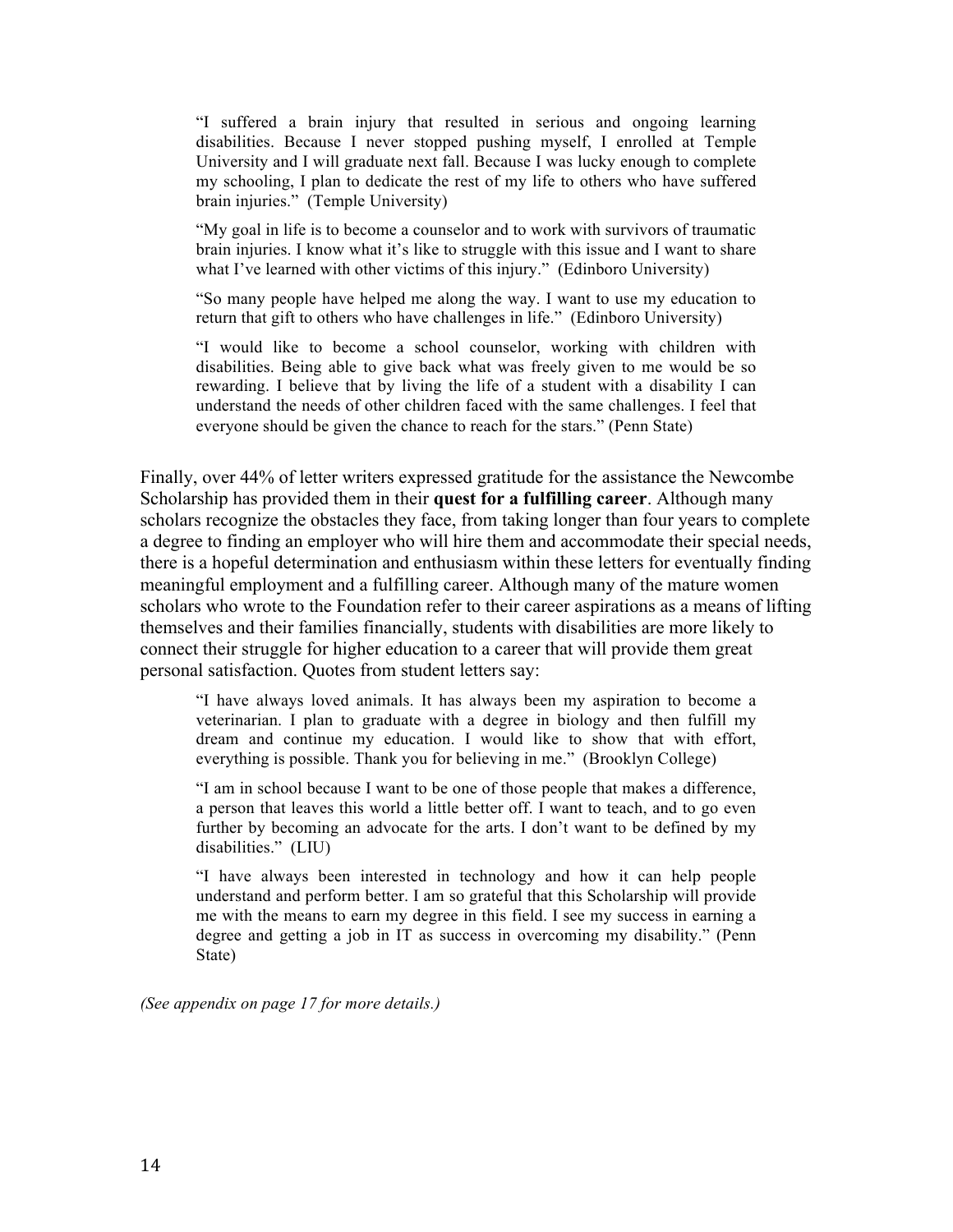#### **Conclusion**

The purpose of this study was to document what Newcombe Scholarship recipients have told the Foundation about how the scholarship impacted their academic and personal lives. The unscripted expressions of thanks have, for many years, provided insight into how individual recipients react to receipt of a scholarship, but the process of categorizing comments made by letter writers has allowed the Foundation to get a better sense of the specific financial and personal benefits they identify.

Perhaps the most striking observation from this study is the extent to which recipients mention the emotional benefit they realize – in the form of encouragement, recognition, and affirmation – and how essential that is in motivating them to work hard and to continue on the path to earning a degree.

Other observations:

- When reading through a large number of letters from a particular institution, subtle characteristics of the students who attend that institution become apparent. For example, letters from Hunter College recipients portray urban, independent women; letters from Cedar Crest tend to reflect more suburban, family centered recipients.
- The individuality and diversity of Newcombe Scholars is represented in these letters, unique in their expression and content. Finding quotations that reflect the whole group is a difficult exercise, since each letter tells such an individual story.
- In comparing the letters received from mature women to those from students with disabilities, there are many more similarities than differences. However, one striking contrast becomes evident when recipients comment about career goals. Mature women recipients often mention that they hope to use their college degrees to find a job or career that will provide financial benefits to themselves and/or their families. Some also refer to moving to a career that is more fulfilling than the job held now, but even those ambitions seem to be measured by the potential for financial gain. However, the overwhelming number of recipients in the Scholarships for Students With Disabilities program who mention career aspirations (44% of letter writers) speak of their hope of preparing themselves for a career that will allow them to function as respected, independent, and contributing members of society.

What is most heartwarming about the vast majority of the letters is their authenticity. Together, the unique expressions of hundreds of individuals convey a heartfelt mosaic of gratitude combined with affirmation, inspiration and commitment to succeed.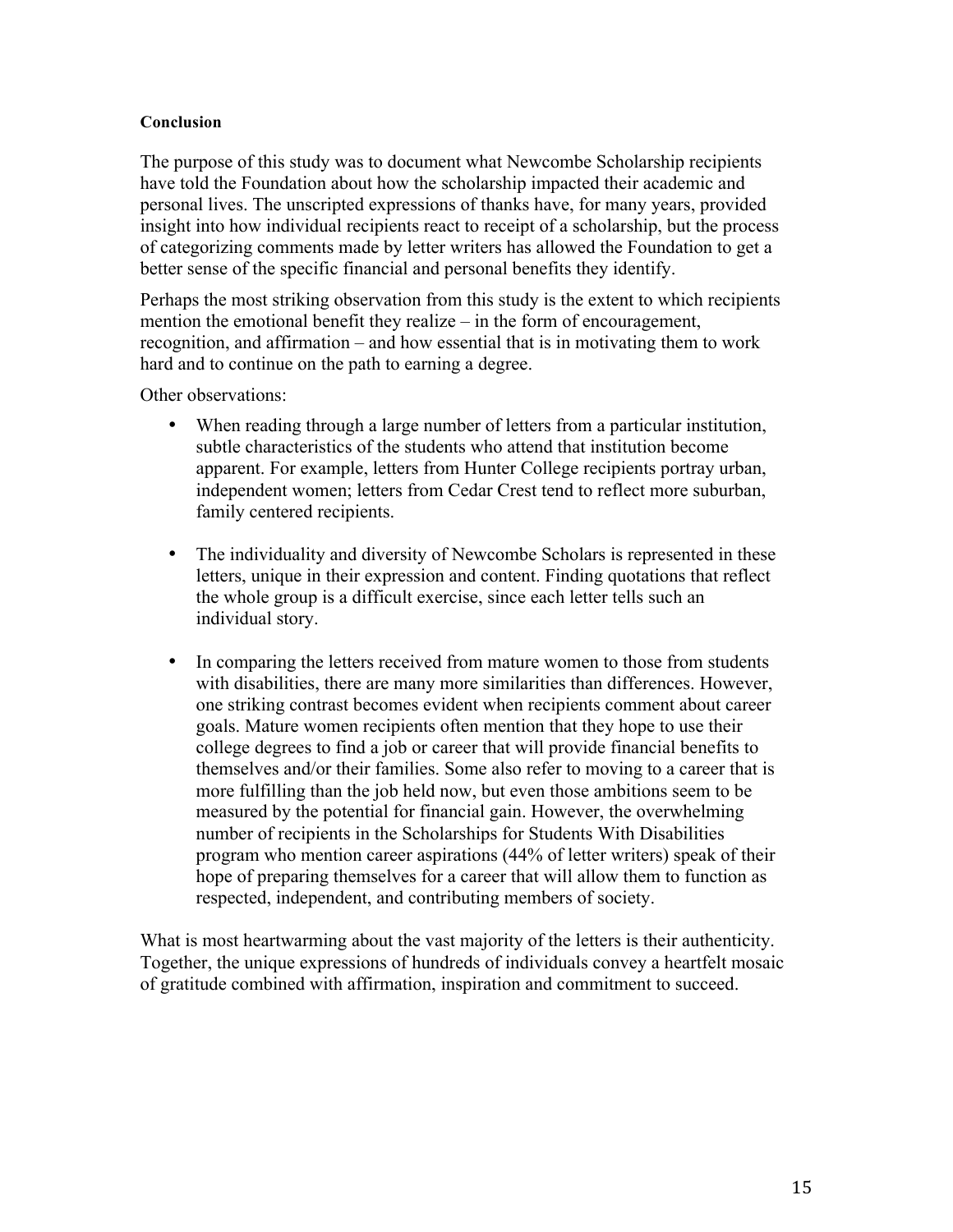#### **Impact (by category) of Newcombe Scholarships for Mature Women as indicated by recipient letters 2009-10**

|                                                               | # of comments | % letters |
|---------------------------------------------------------------|---------------|-----------|
| <b>A</b> - Perfunctory letter                                 | 6             | 2.1%      |
| <b>B</b> - Emotional/Personal support                         |               |           |
| Affirmation/encouragement/recognition                         | 155           | 53.6%     |
| Pride in accomplishment/rec. value of education               | 92            | 31.8%     |
| Provided incentive to complete degree                         | 73            | 25.3%     |
| Provided incentive to do well/ become a better student        | 79            | 27.3%     |
| Made family proud/ first to go to college                     | 34            | 11.8%     |
| Reduced stress caused by illness, layoffs, family, poverty    | 146           | 50.5%     |
| <b>TOTAL</b>                                                  | 579           |           |
| <b>C</b> - Financial support                                  |               |           |
| Scholarship helped meet financial need                        | 186           | 64.4%     |
| Allowed student to remain in school                           | 95            | 32.9%     |
| Took fewer loans                                              | 28            | 9.7%      |
| Reduced work hours- more time for academics or allowed        |               |           |
| for internships                                               | 43            | 14.9%     |
| Provided funds for support - child care, transportation, etc  | 31            | 10.7%     |
| Allowed student to take more courses                          | 19            | 6.6%      |
| <b>TOTAL</b>                                                  | 402           |           |
| D - Became a role model                                       |               |           |
| Showed children the importance of education                   | 57            | 19.7%     |
| Showed children the rewards of working hard                   | 17            | 5.9%      |
| <b>TOTAL</b>                                                  | 74            |           |
| E - Provided incentive to give back/ help others              | 79            | 27.3%     |
| F - Scholarship "made my dream (of college degree) come true" | 74            | 25.6%     |

*Letters received from Newcombe Scholars 2009-10:* **289**